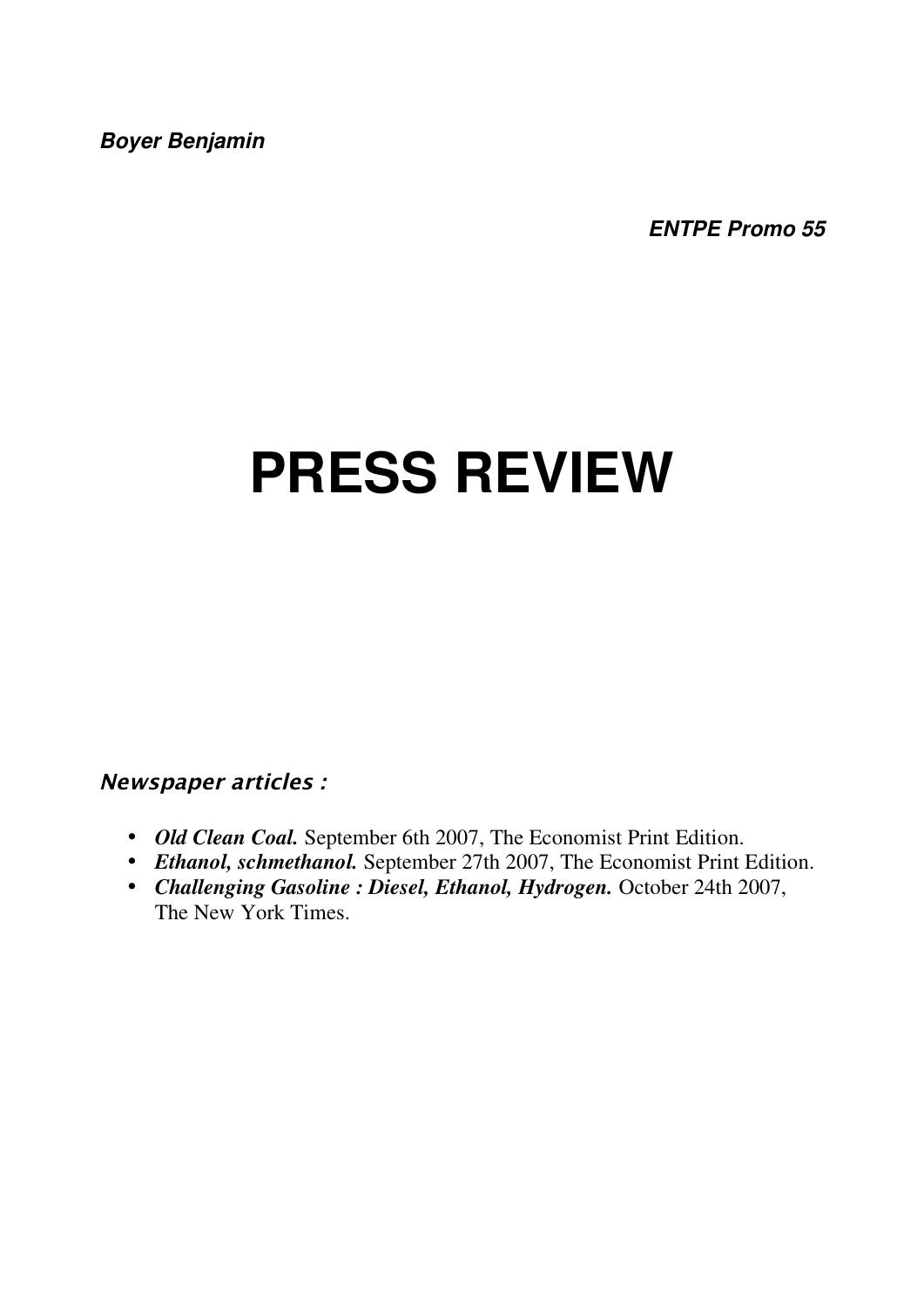#### *Introduction*

 As my view, energetic issues and climate stakes are a major problem of this century. Nowodays, they can find more articles on the alternative energies, eletric motor cars or global warming... The world grants more interest for the 'green revolution'. It has become a main concern for the politicians and new solutions are proposed by scientists. In this press review, I've tried to tackle some side of this very broad subject. I would to point out some news technologies and give ideas to extend the scope of reflexion.

 First, I have choosen a article on biotechnology developped to capture carbon dioxyde emission of coal power plant. We will try to bring out the economic and environnemental impact. Then, I will use an article on biofuel to show the dualism of this solution. Finally, the last article is comparison between diesel, biofuel and hydrogen.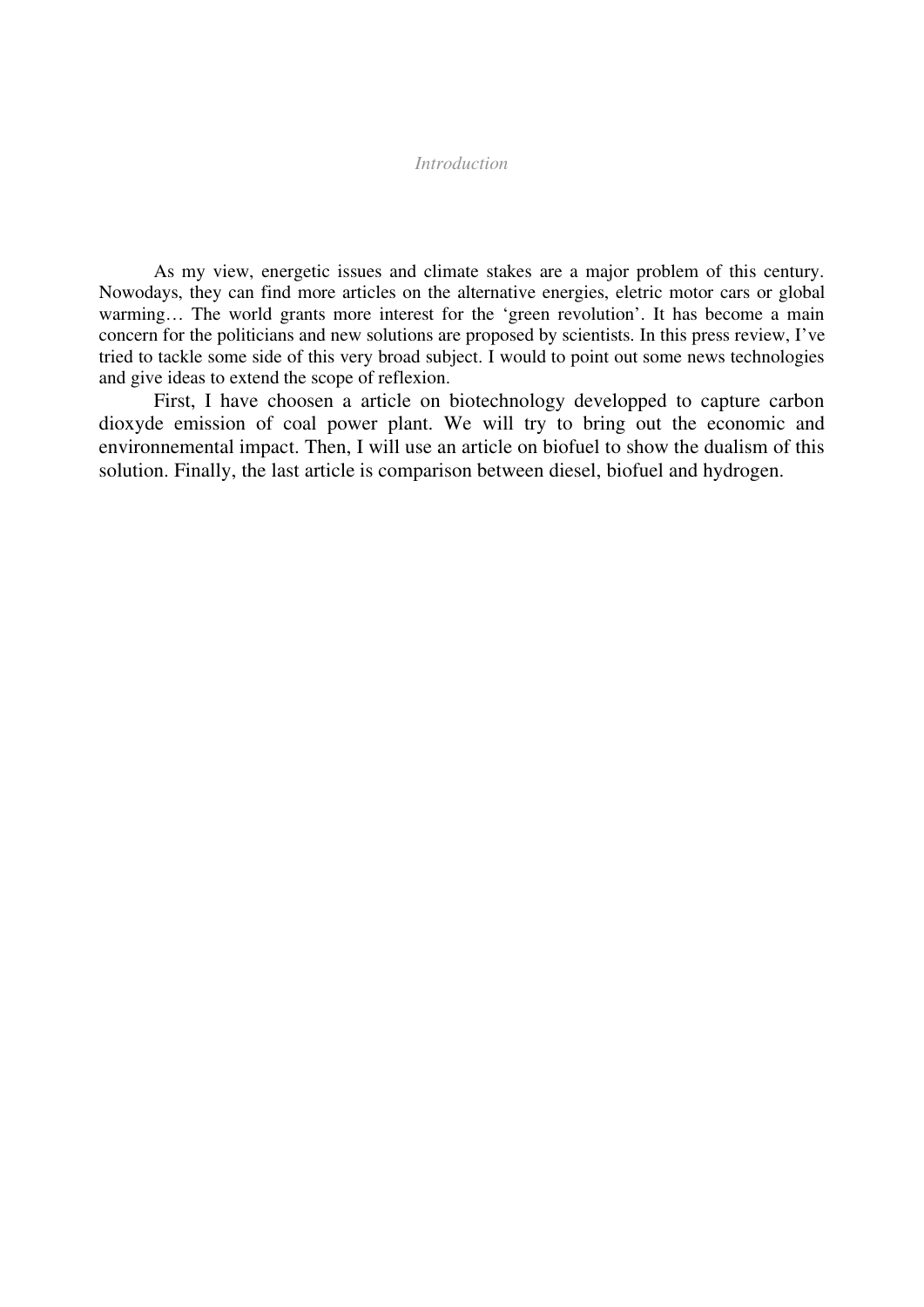# **Old clean coal**

Sep 6th 2007 From The Economist print edition

### **Energy: Using photosynthesis to capture exhaust gases from power plants could reduce the emissions produced by coal-fired stations**

*FOR its supporters, the idea of growing single-celled algae on exhaust gas piped from power stations is the ultimate in recycling. For its detractors, it is a mere pipe dream. Whoever turns out to be right, though, it is an intriguing idea: instead of releasing the carbon dioxide produced by burning fossil fuels*  into the atmosphere, why not recapture it by photosynthesis? The result *could then be turned into biodiesel (since many species of algae store their food reserves as oil), or even simply dried and fed back into the power station. Of course, if it were really that easy, someone would have done it already. But although no one has yet commercialised the technology, several groups are trying.* 

*One of them is GS CleanTech, which has developed a bioreactor based on a patent held by a group of scientists at the Ohio Coal Research Centre, at the University of Ohio. The GS CleanTech bioreactor uses a parabolic mirror to funnel sunlight into fibre-optic cables that carry the light to acrylic "glow plates" inside the reactor. These diffuse the light over vertical sheets of polyester that form the platform on which the algae grow. Eventually the polyester is unable to support the weight of the algae, and they fall off into a collection duct positioned underneath.* 

*GreenFuel Technologies, based in Cambridge, Massachusetts, has a different*  approach. Its reactor is composed of a series of clear tubes, each with a *second, opaque tube nested inside. This arrangement makes it possible to bubble the exhaust gas down through the outer compartment and then bubble it back up through the opaque middle. The bubbling gas causes turbulence and circulates the algae around the reactor. The constant shift between light and darkness as the algal cells circulate increases the amount of carbon that they fix, probably by promoting chemical reactions that occur naturally only at night.* 

*A preliminary test of GreenFuel's reactor design, which was performed at the Massachusetts Institute of Technology's campus power plant, suggested that it can remove 75% of the carbon dioxide from a power station's exhaust. A more serious test is now being carried out by Arizona Public Service, that state's power utility, at its Redhawk plant. Another test is planned in Louisiana.* 

*GreenFuel claims that over the course of a year, a hectare (2.5 acres) of its reactors should be able to produce 30,000 litres (8,000 American gallons) of*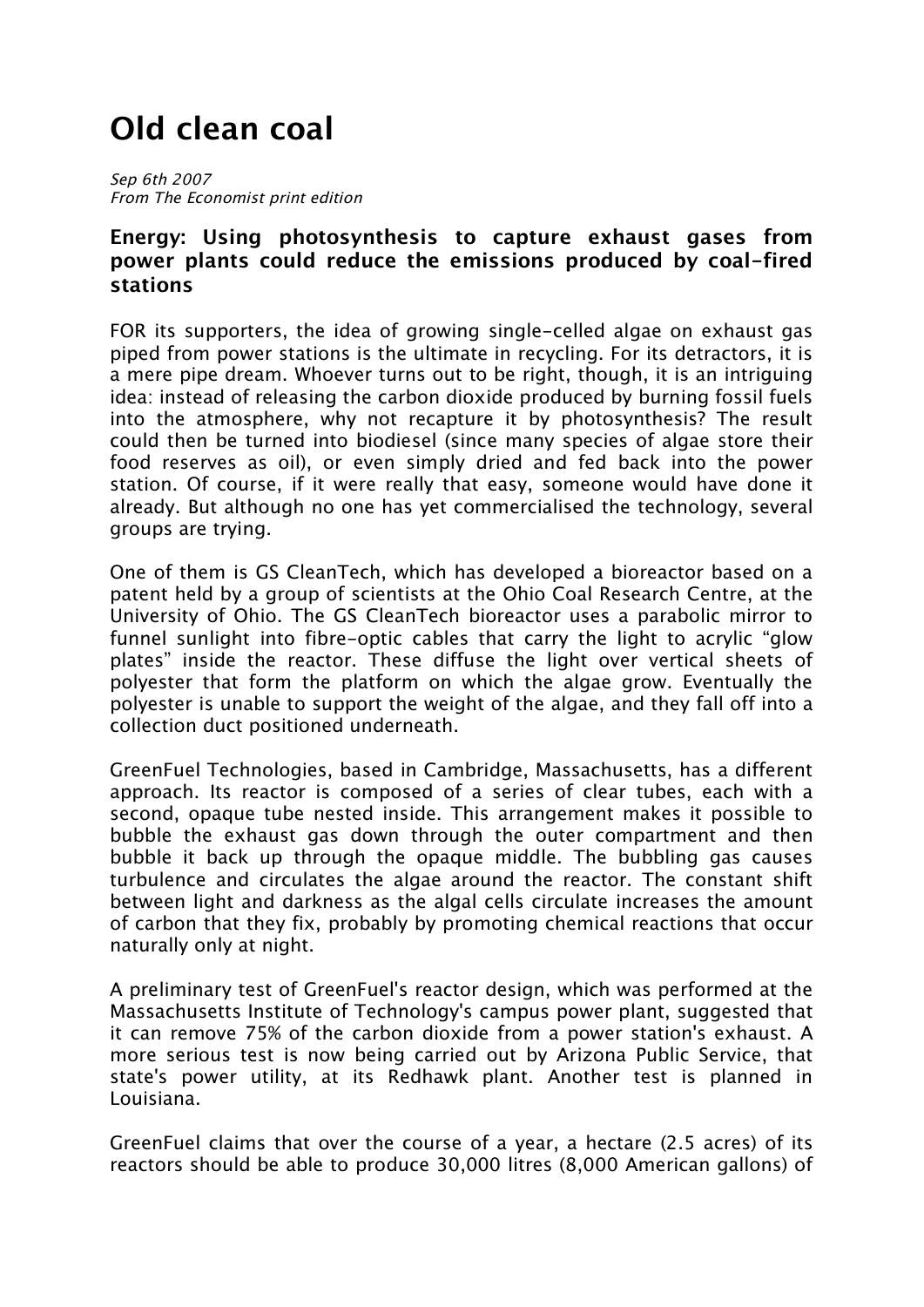oil, which could be used as biodiesel, and enough carbohydrates to be fermented into 9,000 litres of ethanol, which can be used as a substitute for petrol.

There is, of course, no free lunch. As Rob Carlson of the University of Washington points out, if money is to be made selling products made from exhaust gas, then that gas goes from being waste matter to being a valuable resource. Far from giving it away, power companies might even start charging for it. That would, indeed, be a reversal of fortune.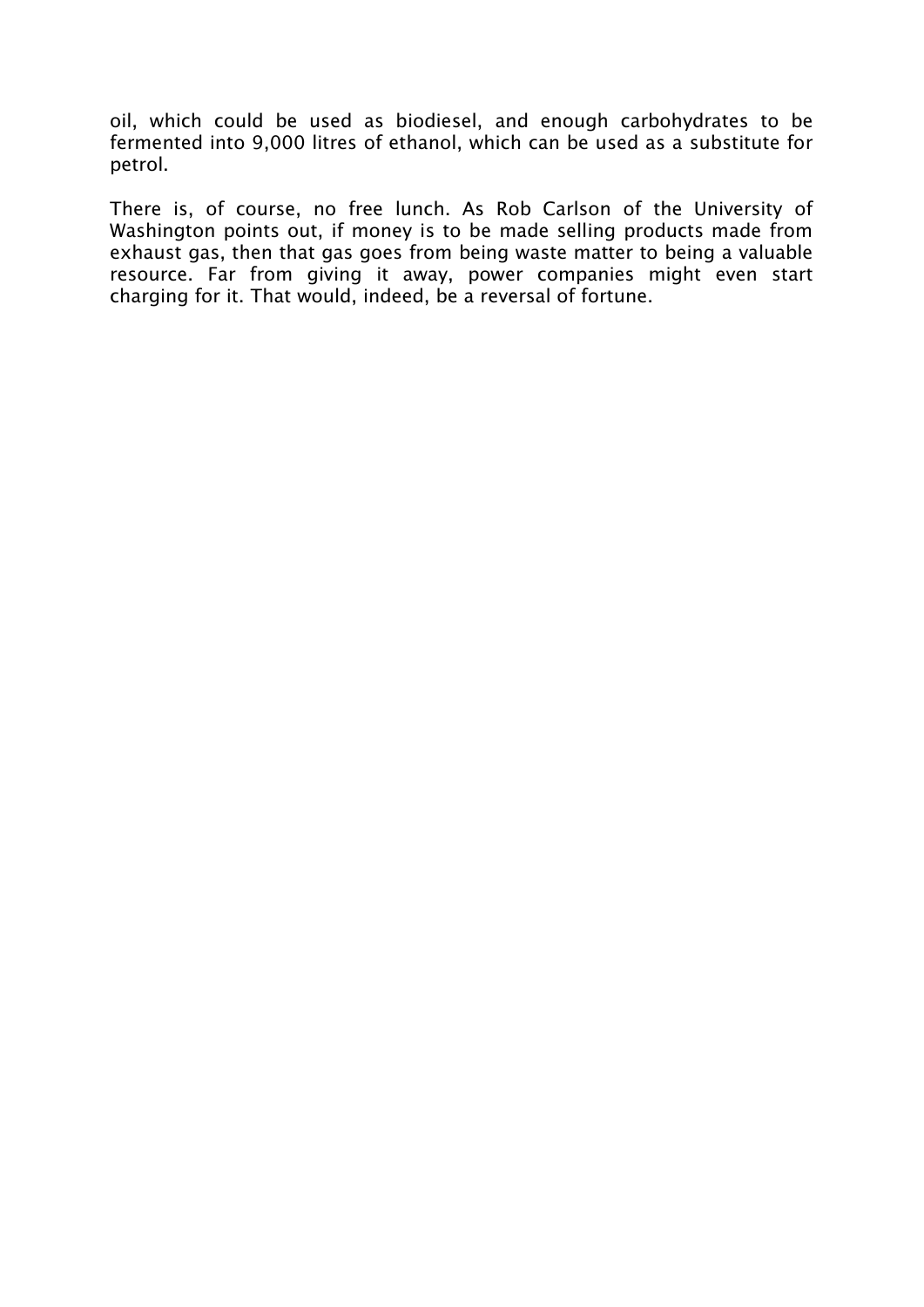First, this article is about new technology to control carbon dioxide emission. The journalists talks about experimental devices and brings out advantages of it. Scientists are developping systems with single celled algae, indeed this micro-organism uses carbon in a chemical cycle : the photosynthesis. It's a complex chain reaction requiring a source of carbon  $(C0<sub>2</sub>)$  and a source of a light. Experiments are trying to build a living environment conducive to algae developpement, scientists are using for example glow plates and bringing light with fibre-optic. Also, algae stores their food reserves as oil, it's an interesting system to produce biodiesel. At the present time, scientists carry out some tests on coal power plant, like at the MIT's campus power plant. This technology seems to be a great mean to improve cost-effectiveness, oil will be sold. If tests are conclusive, a lot of coal power plant could be equiped.

 Nevertheless, I think this system can't be a lasting solution, indeed coal power plant will continue to produce carbon dioxyde, photosynthesis is interesting on existing thermal power station but not to build new. Approach is really interessant, we can ask ourselves about reusing. Our society produces a lot of waste but some systems could be developped. To cope with the energetic crisis, waste are a not insignificant source of energy, urban politics should develop this.

 Finally, scientist are a lot of interests to explore the field of biology to develop new energy devices and maybe to favour reusing. Biology could have a real impact on energetical crisis.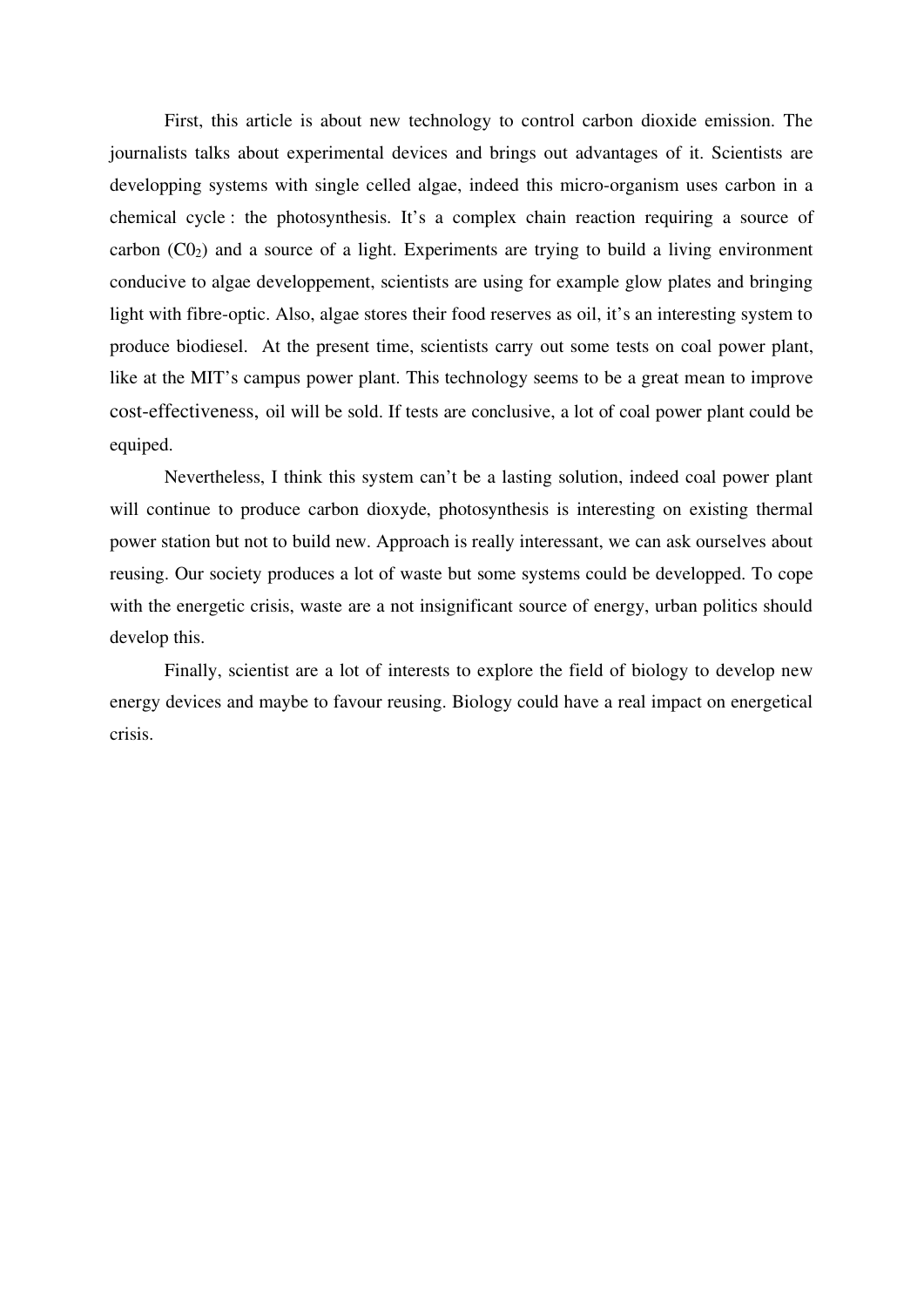#### Economist.com **SCIENCE & TECHNOLOGY**

#### **Advanced biofuels**

#### **Ethanol, schmethanol**

Sep 27th 2007 | EMERYVILLE, REDWOOD CITY AND SAN CARLOS, CALIFORNIA From The Economist print edition

#### **Everyone seems to think that ethanol is a good way to make cars greener. Everyone is wrong**



Illustration by Stephen Jeffrey

#### **Get article background**

SOMETIMES you do things simply because you know how to. People have known how to make ethanol since the dawn of civilisation, if not before. Take some sugary liquid. Add yeast. Wait. They have also known for a thousand years how to get that ethanol out of the formerly sugary liquid and into a more or less pure form. You heat it up, catch the vapour that emanates, and cool that vapour down until it liquefies.

The result burns. And when Henry Ford was experimenting with car engines a century ago, he tried ethanol out as a fuel. But he rejected it—and for good reason. The amount of heat you get from burning a litre of ethanol is a third less than that from a litre of petrol. What is more, it absorbs water from the atmosphere. Unless it is mixed with some other fuel, such as petrol, the result is corrosion that can wreck an engine's seals in a couple of years. So why is ethanol suddenly back in fashion? That is the question many biotechnologists in America have recently asked themselves.

The obvious answer is that, being derived from plants, ethanol is "green". The carbon dioxide produced by burning it was recently in the atmosphere. Putting that CO<sub>2</sub> back into the air can therefore have no

adverse effect on the climate. But although that is true, the real reason ethanol has become the preferred green substitute for petrol is that people know how to make it—that, and the subsidies now available to America's maize farmers to produce the necessary feedstock. Yet such things do not stop ethanol from being a lousy fuel. To solve that, the biotechnologists argue, you need to make a better fuel that is equally green. Which is what they are trying to do.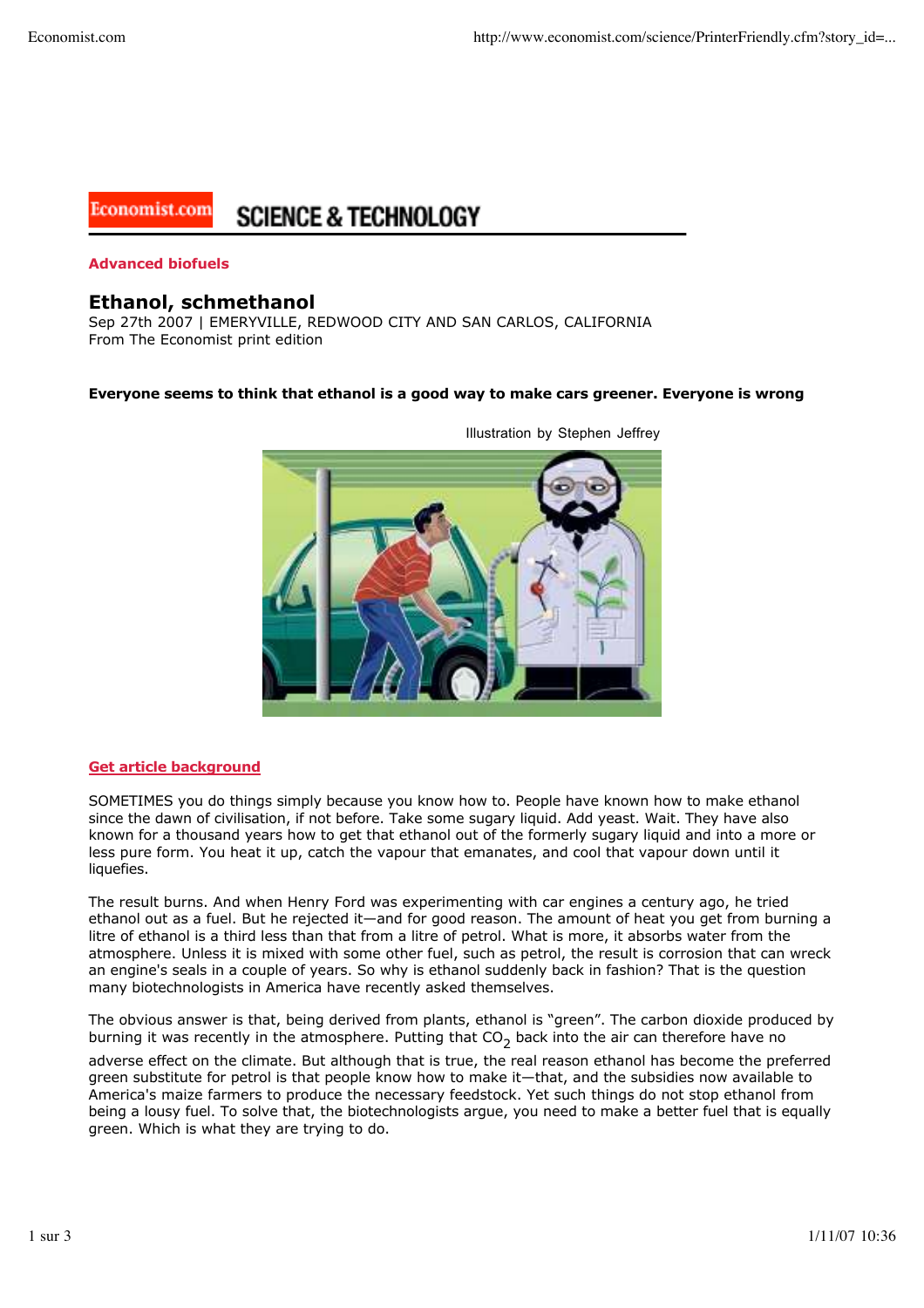#### **Designer petrol**

The first step on the road has been butanol. This is also a type of alcohol that can be made by fermenting sugar (though the fermentation is done by a species of bacterium rather than by yeast), and it has some advantages over ethanol. It has more carbon atoms in its molecules (four, instead of two), which means more energy per litre—though it is still only 85% as rich as petrol. It also has a lower tendency to absorb water from the atmosphere.

A joint venture between DuPont, a large American chemical company, and BP, a British energy firm, has worked out how to industrialise the process of making biobutanol, as the chemical is commonly known when it is the product of fermentation. Although BP plans to start selling the stuff in the next few weeks (mixed with petrol, to start with), the truth is that butanol is not all that much better than ethanol. The interesting activity is elsewhere.

One route might be to go for yet-larger (and thus energy-richer) alcohol molecules. Any simple alcohol is composed of a number of carbon and hydrogen atoms (like a hydrocarbon such as petrol) together with a single oxygen atom. In practice, this game of topping up the carbon content to make a better fuel stops with octanol (eight carbon atoms) as anything bigger tends to freeze at temperatures that might be encountered in winter. But living things are familiar with alcohols. Their enzymes are geared up to cope with them. This makes the biotechnologists' task that much easier.

The idea of engineering enzymes to make octanol was what first brought Codexis, a small biotechnology firm based in Redwood City, California, into the field. Codexis's technology works with pharmaceutical precision—indeed, one of its main commercial products is the enzyme system for making the chemical precursor to Lipitor, a cholesterol-lowering drug that is marketed by Pfizer. Codexis controls most of the important patents for what is known as molecular evolution. This designs enzymes in the way that normal evolution designs organisms. It creates lots of variations on a theme, throws away the ones it does not want, and shuffles the rest in a process akin to sex. It then repeats the process on the survivors until something useful emerges—though, unlike natural evolution, there is a bit of intelligent design in the process, too. The result, according to Codexis's boss, Alan Shaw, is enzymes that can perform chemical transformations unknown in nature.

Dr Shaw, however, is no longer so interested in octanol as a biofuel. Like two other, nearby firms, he is now focusing Codexis's attention on molecules even more chemically similar to petrol. The twist that Codexis brings is that unlike petrol, of which each batch from the refinery is chemically different from the others (because the crude oil from which it is derived is an arbitrary mixture of hydrocarbon molecules), biopetrol could be turned out exactly the same, again and again, and thus designed to have the optimal mixture of properties required of a motor fuel.

Exactly which molecules Codexis is most interested in these days, Dr Shaw is not yet willing to say. But Amyris Biotechnologies, which is also based in California, in Emeryville, and which also started by dabbling in drugs (in its case an antimalarial medicine called artemisinin), is slightly more forthcoming. Under the guidance of its founder Jay Keasling, it has been working on a type of isoprenoid (a class of chemicals that include rubber).

Unlike Codexis, which deals in purified enzymes, Amyris employs a technique called synthetic biology, which turns living organisms into chemical reactors by assembling novel biochemical pathways within them. Dr Keasling and his colleagues scour the world for suitable enzymes, tweak them to make them work better, then sew the genes for the tweaked enzymes into a bacterium that thus turns out the desired product. That was how they produced artemisinin, which is also an isoprenoid.

Isoprenoids have the advantage that, like alcohols, they are part of the natural biochemistry of many organisms. Enzymes to handle them are thus easy to come by. They have the additional advantage that some are pure hydrocarbons, like petrol. With a little judicious searching, Amyris thinks it has come up with isoprenoids that have the right characteristics to substitute for petrol.

The third Californian firm in the business, LS9 of San Carlos, is cutting to the chase. If petrol is what is wanted, petrol is what will be delivered. And diesel, too, although in this case the product is actually biodiesel, which is in some ways superior to the petroleum-based stuff.

LS9 also uses synthetic biology, but it has concentrated on controlling the pathways that make fatty acids. Like alcohols, fatty acids are molecules that have lots of hydrogen and carbon atoms, and a small amount of oxygen (in their case two oxygen atoms, rather than one). Plant oils consist of fatty acids combined with glycerol—and these fatty acids (for example, those from palm oil) are the main raw material for the biodiesel already sold today.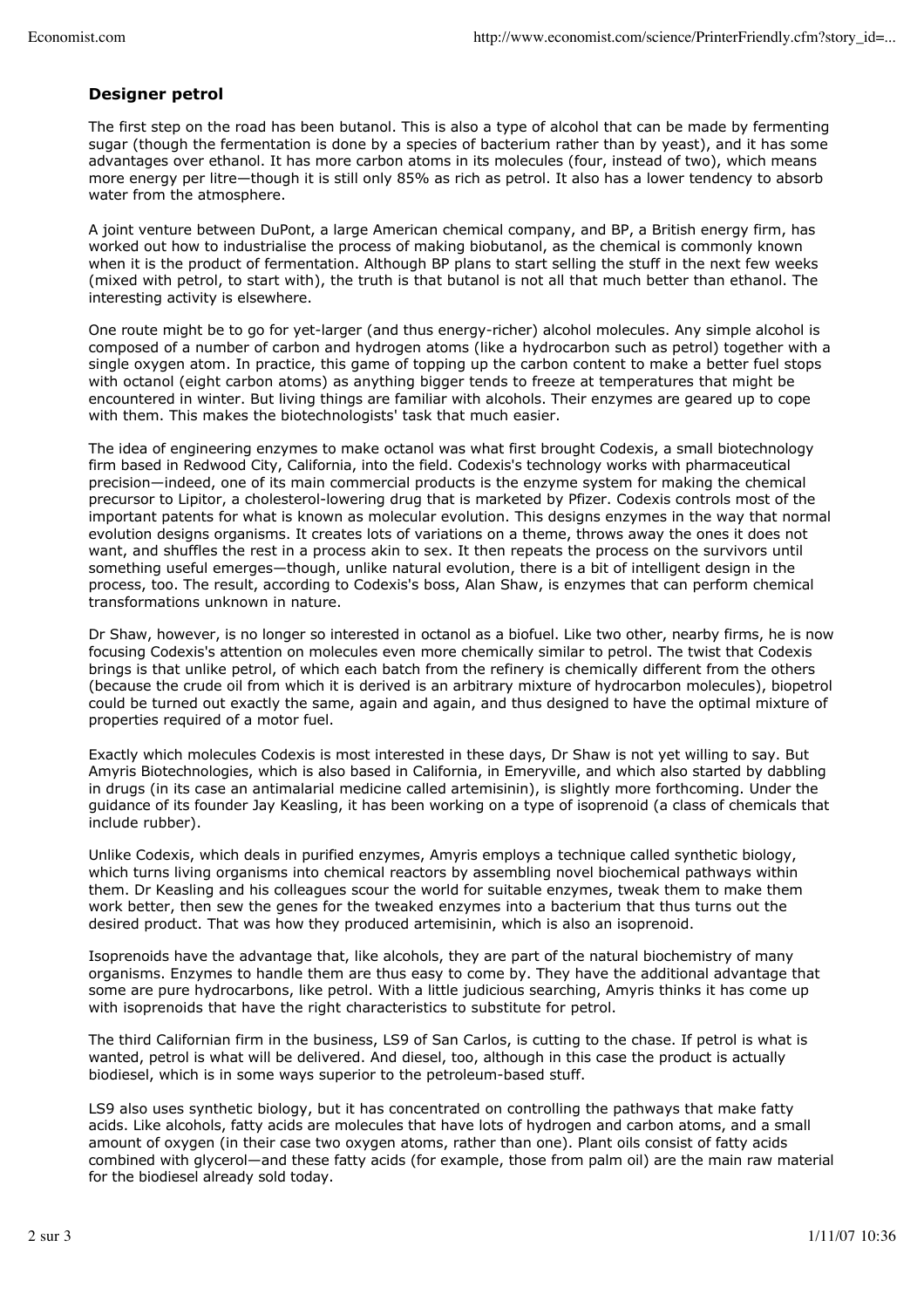LS9 has used its technology to turn microbes into factories for fatty acids containing between eight and 20 carbon atoms—the optimal number for biodiesel. But it also plans to make what it calls "biocrude". In this case the fatty acids would have 18-30 carbon atoms, and the final stage of the synthetic pathway would clip off the oxygen atoms to create pure hydrocarbons. This biocrude could be fed directly into existing oil refineries, without any need to modify them.

These firms, however, have one other competitor. His name is Craig Venter. Dr Venter, a veteran of biotechnological scraps ranging from gene patenting to the private human-genome project, has been interested in bioenergy for a long time. To start with, it was hydrogen that caught his eye, then methane—both of which are natural bacterial products. But now that eye is shifting towards liquid fuels. His company, modestly named Synthetic Genomics (and based, unlike the others, on the east side of America, in Rockville, Maryland), is reluctant to discuss details, but Dr Venter, too, is taken with the pharmaceutical analogy. Indeed, he goes as far as to posit the idea of clinical trials for biofuels—presumably pitting one against another, perhaps with petroleum-based products acting as the control, and without the drivers knowing which was which.

Whether biofuels will ever be competitive with fossil fuels remains to be seen. That will depend on a mixture of economics and politics. But the political rush to back ethanol, just because it is green and people have heard of it, is a mistake. Let a thousand flowers bloom, and see which one wins Dr Venter's Grand Prix.

Copyright © 2007 The Economist Newspaper and The Economist Group. All rights reserved.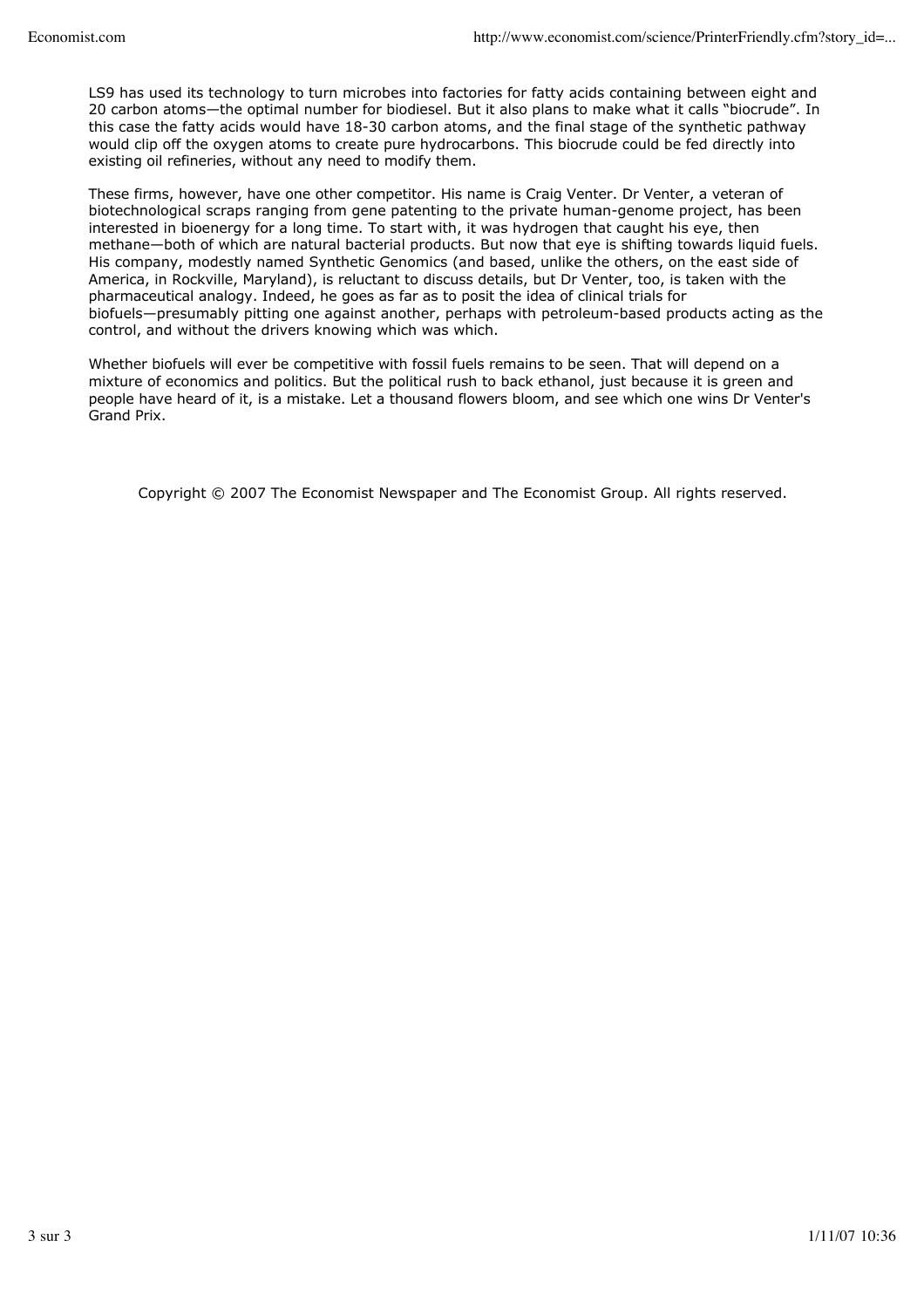This article is taken from the Economist, an English-language weekly magazine, subjects covered are international news, economics, politics, business, finance, science, technology, and the arts. Dated from the 27th september, this article is about biofuel and new researchs. The journalist adopts a critical point of view on the 'political rush' for biofuels and shows the forthcoming patent war. The question is ' Why is ethanol suddently back in fashion ?' and What solutions can be made through research ?

 At first, I will sum up scientific information given by the journalist, then I will tackle the forthcoming patent war. Finally, we can discuss how policians use science to mask the real issue.

 To begin with, the journalist points out the drawbacks of ethanol : less efficient, damaging engines, less steady than petrol … That's why I give to this reader many solutions to reach fuel requirements. Research explores various way notably using mico-organism to produce alcohol or other powerfull molecules. Biology seems to be the new way to develop fuel and produce it. Interests of firms like BP or Pfitzer in developping this technologies are also raised. From my point of view, the journalist's approach is really interesting, because he gives some keys in order to explain chemistry to a largest public. He wants people to stand back about scientific technologies.

 In this way, we can ask ourselves about this research and the forthcoming patent war. Indeed, it seems clear that chemical giants or oil giants want to control these technologies and also benefit from the 'green revolution'. In a way, a patent war will be declared to control it. Many risks could be raised and notably in genetic, economic interests should be stronger than the principle of care. This issue could be linked with GMO's, we miss backdown. Even if new fuels are an environmental stakes, they are foremost economical stakes. Oil firms could at the same time, control the biofuel advent and manage petrol sales. Oil lobbies putting pressure on policticians, we can ask what policies will be taken ?

 Climate changes have become a really politics issue for few years, and it have began to be integrated in political discourses. The journalist draw the reader attention on the use of science to mask some problems, for example bioethanol seems to be an illusion. Indeed, the issue is only move, not solved. Bioethanol continues to produce carbon dioxyde, but it's putted forward like clean technology. Rather than to adopt a real solution, politicians prefers, according to oil giants, favour the biofuel solution. In this way, it could be interesting to compare biofuel and Hydrogen technologies, and to assess the situation on carbone emission.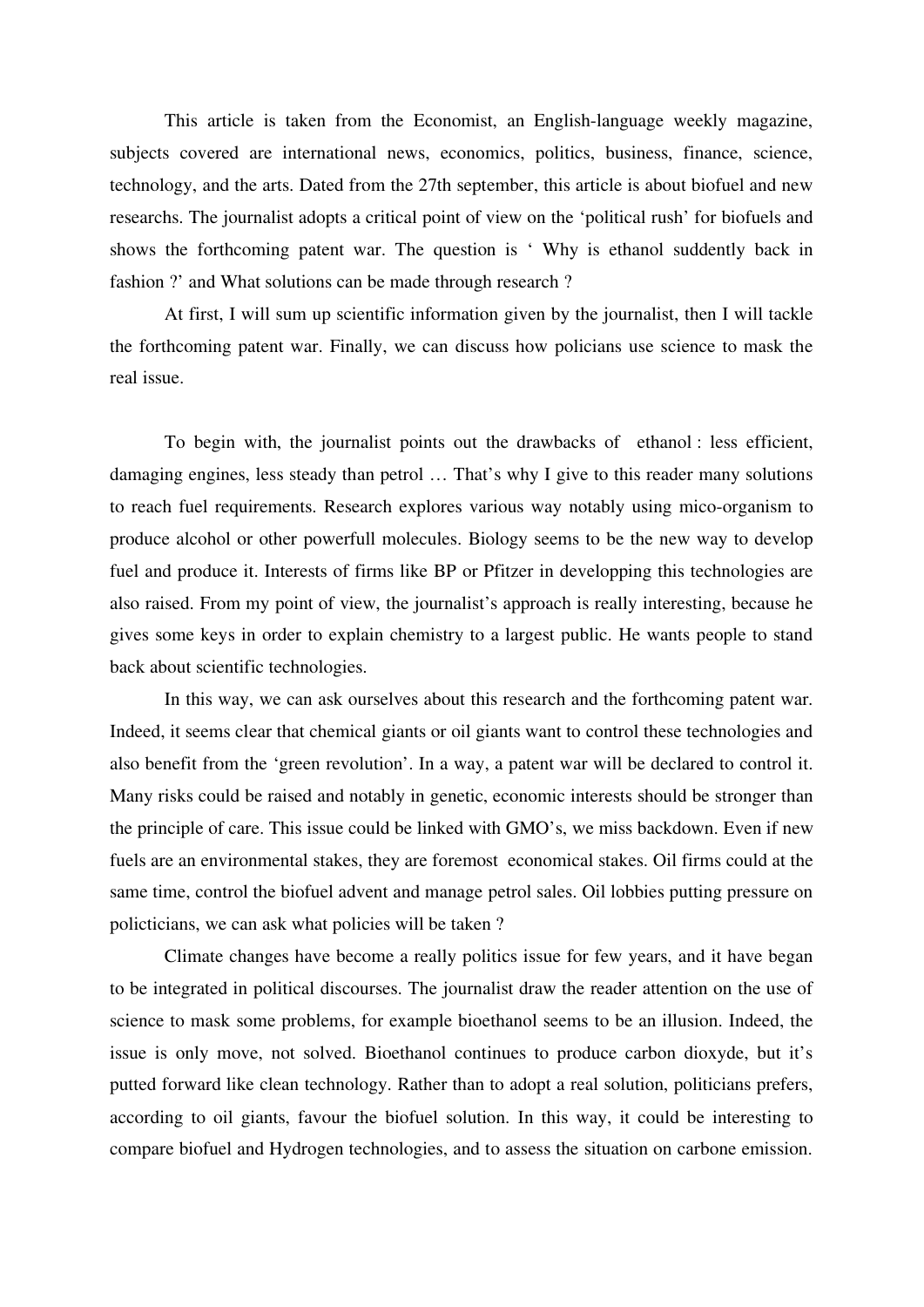Green revolution seems to be a real opportunity to change our manner to design energy, we must attentive at politic and economic interests that could not become dominant on environmental stakes. People must further open their eyes to the use of scientist discoveries by politicians.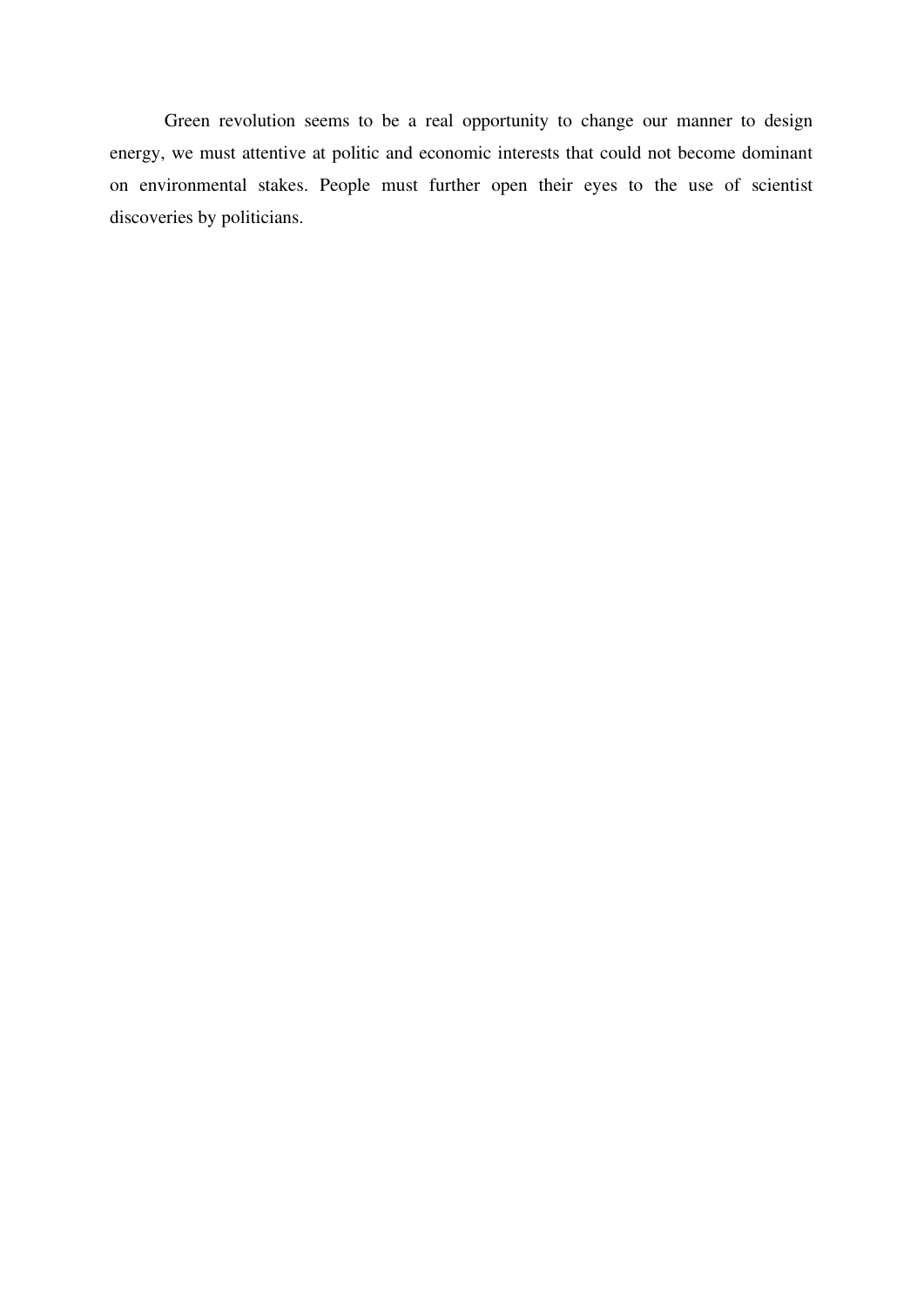The New York Times



#### **October 24, 2007**

# **Challenging Gasoline: Diesel, Ethanol, Hydrogen**

#### **By MATTHEW L. WALD**

YES, gasoline has the corner on the American car fuel market, but maybe not forever. Carmakers already produce passenger vehicles that run nicely on diesel fuel, ethanol or hydrogen. The first two are on the road in the millions around the world, and the third is moving slowly toward viability.

The catch is that the path to the pump, as Thomas Hobbes might have said, can be nasty, brutish and long. And the overall picture for pollution and energy — which the engineers call "well to wheels" — might have drawbacks to equal gasoline's.

Still, the supply chains for diesel, ethanol and hydrogen are immature. That should change in a few years, as the most important choice for consumers in car showrooms may be what kind of fuel they want to use.

"Buying a car is not going to be about color choices or automatic versus manual transmission," said Allen Schaeffer, the executive director for the Diesel Technology Forum, a trade association. "It's going to be about getting into a powertrain."

Here is a status report on the alternatives:

#### DIESEL

Carmakers are selling models in Europe that are clean, odor-free and peppy. Computer control over fuel injection has reduced diesel cars' clattering noise, and ultralow-sulfur diesel, now widely available in the United States, has made it possible for carmakers to install filters and other devices to clean up the exhaust.

Chrysler and Mercedes-Benz are offering diesels in 45 states, and Mercedes is planning to sell one that meets the stricter requirements of California, which have also been adopted by New York, Massachusetts, Maine and Vermont.

Although diesel engines cost more to make and buy, they can make sense for a car owner. For one, they use fewer gallons per trip than gasoline engines.

Besides regular diesel fuel from petroleum, there is biodiesel. Chemicals extracted from soy or other vegetables, or from beef tallow or other animal fats, burn well in a diesel engine. These substances become waxy at low temperatures, so they are usually blended in small quantities with petroleum diesel.

But like ethanol, producing biodiesel requires farmland, which could otherwise be used to raise food. Yet making biodiesel takes less natural gas and other fossil fuels than making ethanol. A gallon of diesel will power a car 20 to 40 percent more miles than a gallon of gasoline, though the energy gain and the reduction in carbon dioxide emissions are not that large.

The reason is that diesel has more carbon than a gallon of gasoline. It also has more energy, about 138,000 B.T.U. versus about 118,000 for gasoline. That distinction may be lost on consumers, because motor fuel is sold by a unit of volume, the gallon, not a unit of energy.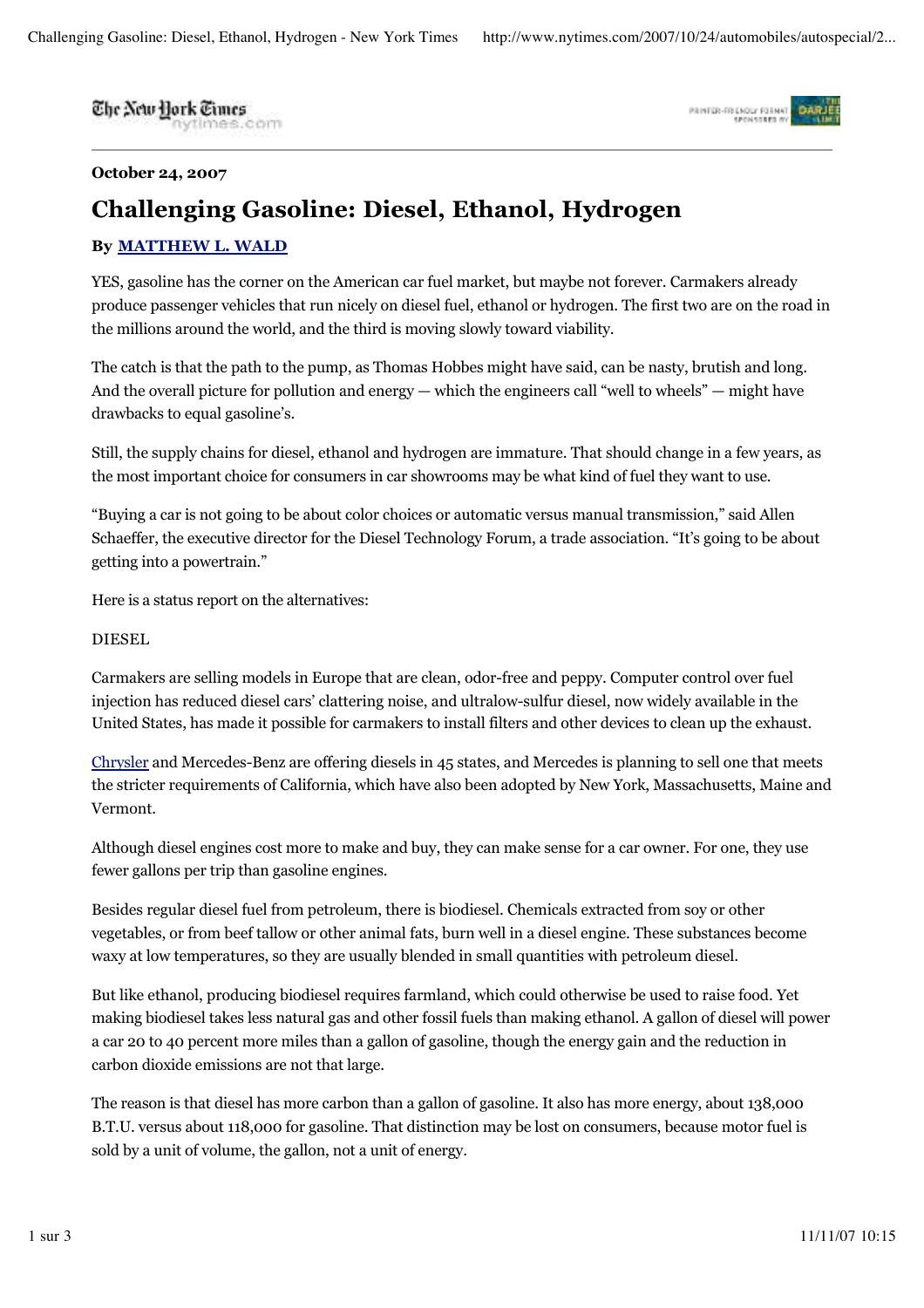Despite these issues, there is a real advantage to driving a diesel engine because it burns fuel at a higher temperature than a spark-ignited gasoline engine does, thus squeezing more work from the fuel.

Skeptics still abound. Lee Schipper, a former oil industry executive who leads a transportation and environmental study program at the World Resources Institute, said that what pushed European drivers to diesel was a tax policy that made the fuel cheaper, but buyers there tend to drive more, so they don't save on total consumption.

"There are limits to diesel," Dr. Schipper said. "Unless a diesel car is driven the same as a gasoline car, on 35 percent less fuel per kilometer, the CO2 benefit is marginal and may be negative." Hybridization might be a better option, he suggested.

#### **ETHANOL**

The United States consumes about 140 billion gallons of liquid transportation fuel a year, about 6 billion from ethanol. Half of all gasoline contains some ethanol, which ordinary cars can burn at a concentration of up to 10 percent. About six million cars can now use any mixture of ethanol and gasoline, up to 85 percent ethanol, known as E85. Domestic carmakers view ethanol as a way to cut gasoline consumption and to avoid making major changes in their production.

Ethanol has strong political support. "I'd rather be paying farmers than the people overseas for the energy that fuels this country," President Bush told auto workers at a speech at a Ford plant in Claycomo, Mo., this year. From a driver's viewpoint, ethanol may perform well in the engine.

But it contains only about two-thirds as much energy per gallon as gasoline. It has what Dr. Schipper calls "closet carbon," meaning carbon dioxide is created when ethanol is manufactured, which may amount to slightly less or more than in gasoline.

#### HYDROGEN

President Bush said in 2003 that there was hope that a baby born that year would grow up to buy a hydrogen fuel-cell vehicle as a first car. That baby is now nearly in kindergarten, and the fuel cell still has far to go.

Fuel-cell cars require improving two fairly young technologies, fuel cells and making hydrogen for them. Honda recently announced progress on the fuel cell, which combines hydrogen fuel with oxygen from air to make electric current, a little heat and some pure water.

Fuel cells are bulky, however. Honda's first effort, in 1999, produced 60 kilowatts, enough for a modest-size sedan, but a fuel cell weighed close to 450 pounds and filled a volume of 4.7 cubic feet. This year it has given testers a new version that is 100 kilowatts; at about 150 pounds it is one-third the size of the old one. Honda's trick was to turn the fuel cell sideways, to improve the flow of chemicals.

But Honda will not say what the fuel cell costs; no manufacturer is open about that.

On the hydrogen aspect, environmentalists dream of ranks of windmills making electricity that will be used to split water into hydrogen. They also wouldn't mind fields of solar cells to do the same. But such renewable power may be more useful to replace coal, which is far dirtier than gasoline. And the cheaper way to make hydrogen may be the general technique, by taking it out of the methane in natural gas.

H2Gen, a small company in Alexandria, Va., is selling a chemical processing plant that can be delivered on a truck and turns natural gas into hydrogen fast enough to support fueling several dozen cars, about right for a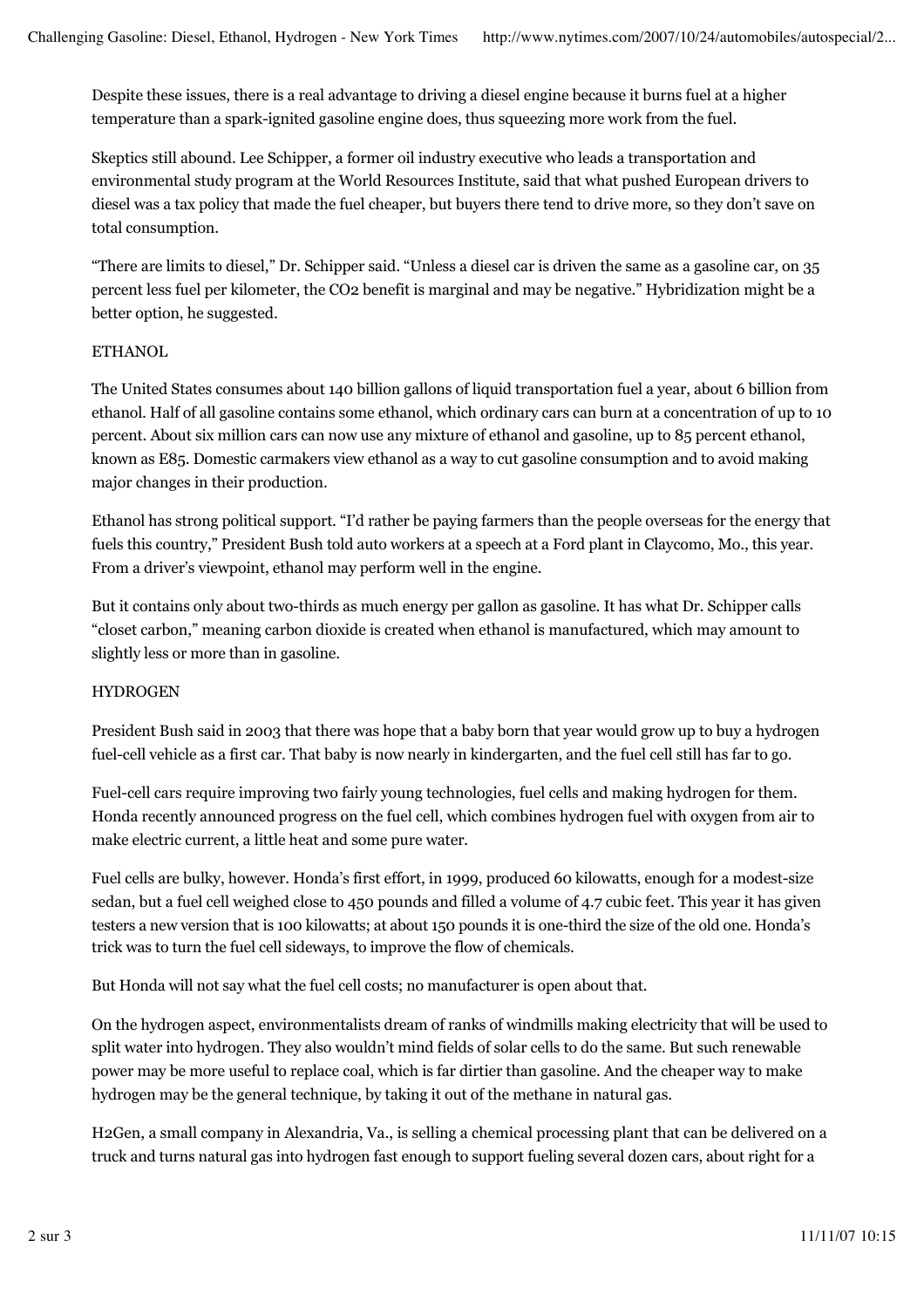corner gasoline station.

So far, H2Gen's customers have been industrial users.

A Shell station in Washington that opened a hydrogen pump in late 2004, to supply the demonstration vehicles that automakers traipse through the city, uses hydrogen produced cryogenically. At either an oil refinery in Ontario or in Louisiana, the hydrogen is chilled to an extremely low temperature, condensing into a liquid. The result is pure, though it takes a lot of energy to make. It is then put into a cylinder truck with a diesel-powered engine and hauled to Washington, which works well for a test program but hardly saves any energy.

Copyright 2007 The New York Times Company

Privacy Policy | Search | Corrections | RSS | | First Look | Help | Contact Us | Work for Us | Site Map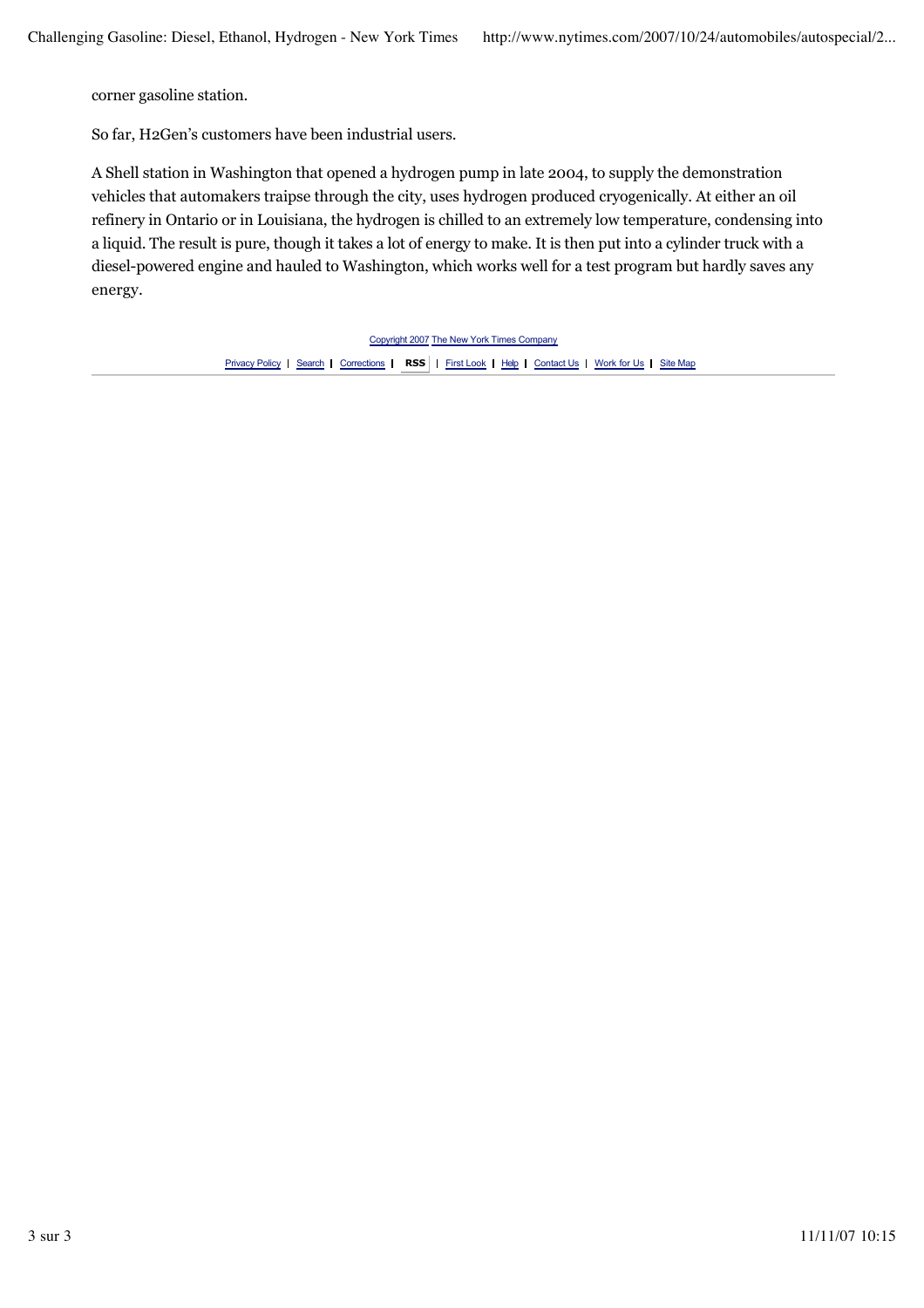This article is taken from the New York Times, the largest metropolitan newspaper in the United States. Dated from the 24th October 2007, this article compares various fuels and gives some way of developpement in the United States. The journalist shows that the choice of the kind of fuel will be predominant for motorists in coming years. The US point of view can be examined.

 At first, I will discuss about this three kind of fuel, then I will search what measures could help the developpement of clean fuel. Finally, we can see that the countries do not address the problem in the same way.

 First, the journalist gives new evolutions in diesel engines, notably by european carmakers. He compares diesel and gasoline on their consumption, but on their energetic efficient. He raises that motor fuel should be sold by unit of energy and of volume. This remark is really interesting notably to compare objectively some fuels. The question of ethanol is also tackled. Now, ethanol is 4,3 % of fuel used, I should become a not insignificant kind of fuel. Also, we can view a politic interest, indeed President Bush said that he prefers paid american farmers rather than foreigner petrol producters. We see again the use of 'bioethanol' for politcal purposes., thus ethanol appears to be conducive to agriculture and consistent with foreign policy. Besides, we have a last solution hydrogen cell-fuel. This technology's already developped by japanese and european constructors, notably Honda who's leading this sector. America awareness is becoming, hydrogen station is opening and constructors are developping cars. But the really question is : « why can we produce hydrogen ? » The green point of view would like produce it by solar energy or windmills, but in reality the easiest produce a lot of carbon dioxyde with methane. We can see here that a new fuel should be considered from production to intended end use.

 Then, we can ask how political measures should help green fuel developpement. For example, environmental measures taken by California's governor must encourage companies to consider green stakes. I take the view that States had better to incite people use new fuel for their energetical independence. Researches should be financed to find cheap and clean processes to produce hydrogen.

 Finally, we can view that countries have various point of view, europeans and japaneses seem to be more implicate in Hydrogen process. Competition should stimulate researches between countries and could change americans'point of view on their gas guzzlers. Moreover, foreign models arrived on the american market will be soon joined by american's ones. In this way, oil firms had better to develop today a new generation of stations.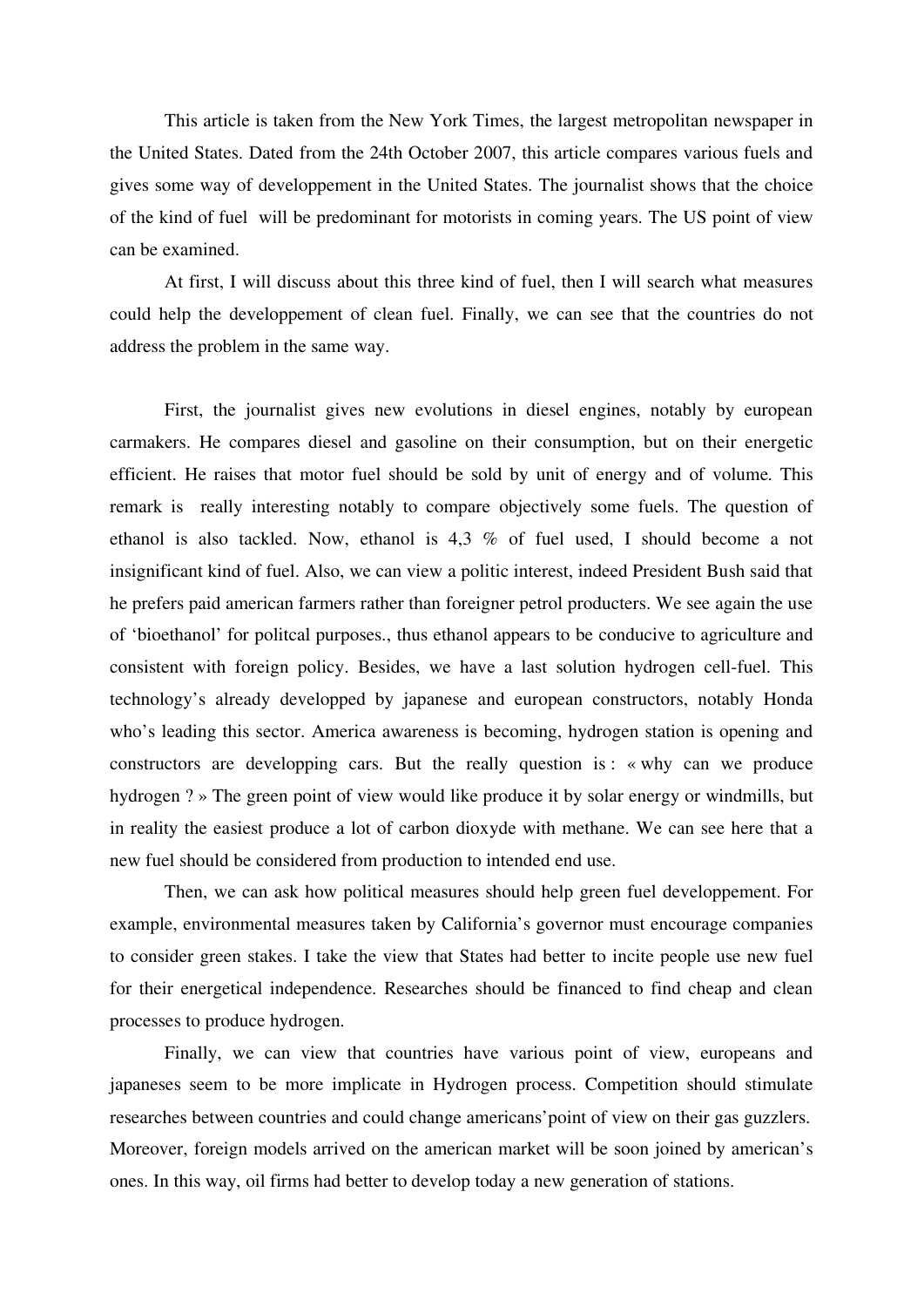To put it in a nutshell, this article allows us to understand various fuel and their stakes. We could be able to link this with political and environmental aspects.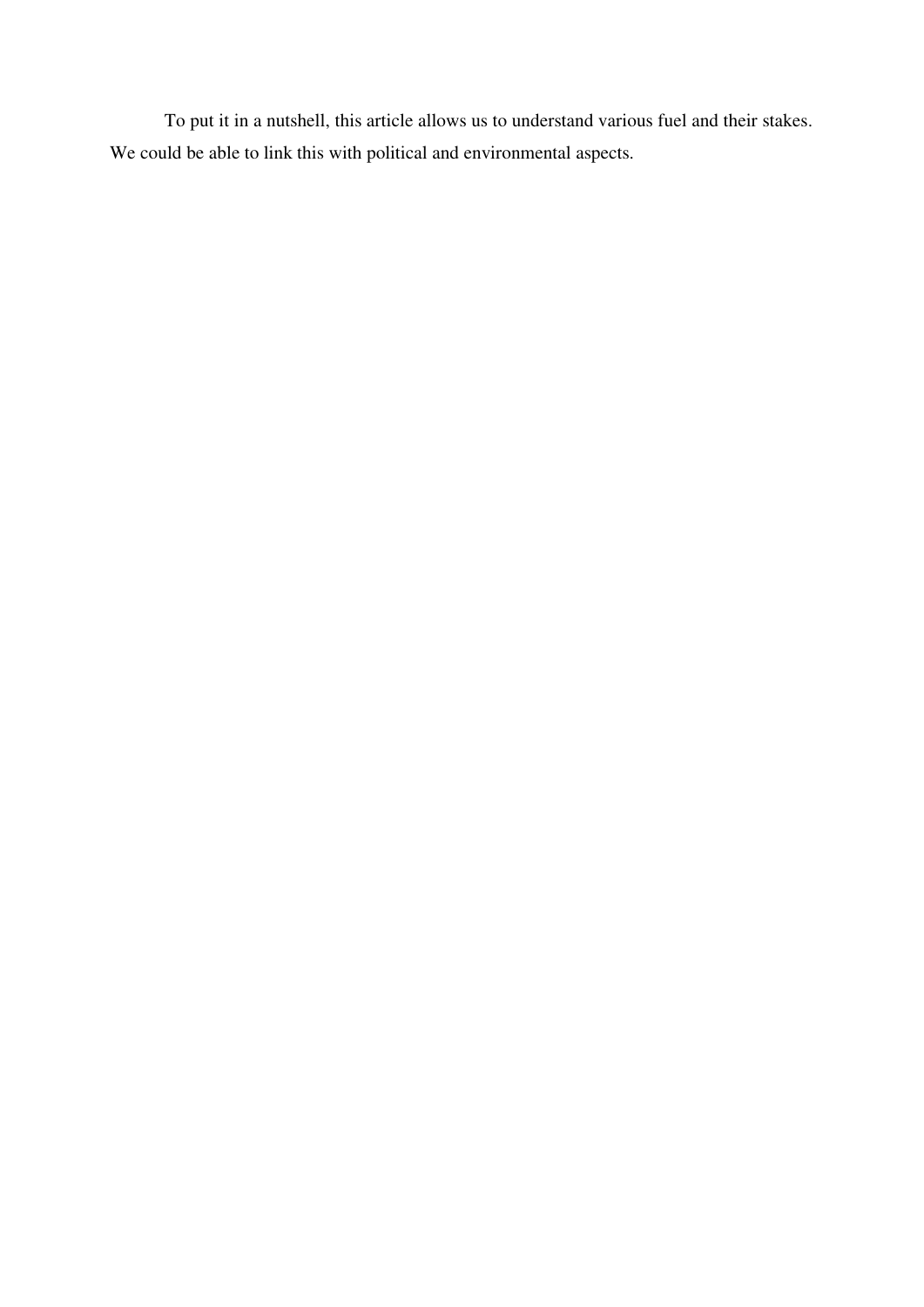*Conclusion* 

 Finally, we have a real problem with the energy. Scientists could find some solutions but there are economical and political choices, and we are at crossroads. You have to choice for a better future, people have to be more implicated in this choice because it's fundamental.